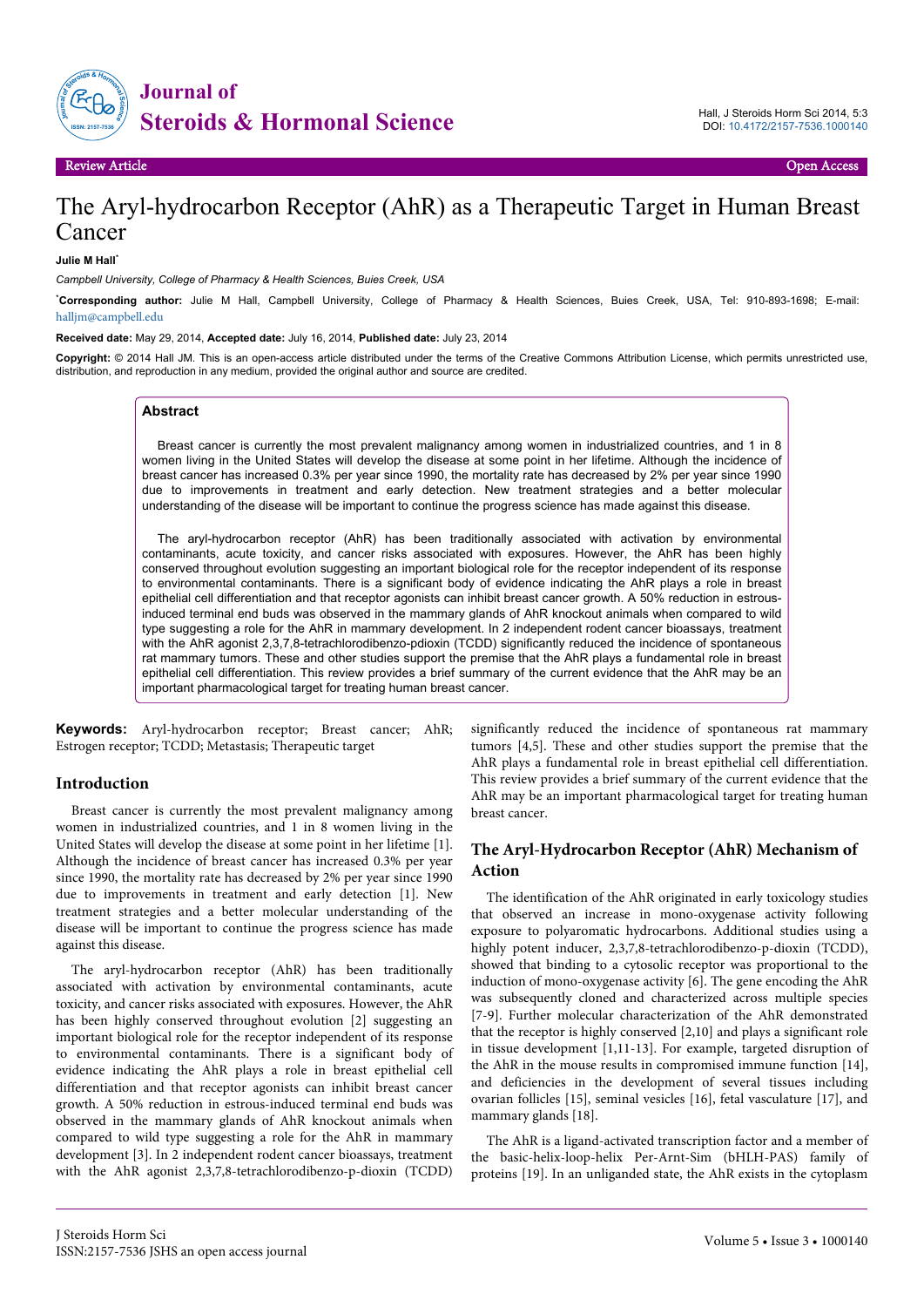bound to chaperones HSP90, p23, and other proteins (Figure 1). Ligand binding induces translocation of the AhR into the nucleus, where it dissociates from cellular chaperones and heterodimerizes with ARNT (aryl-hydrocarbon receptor nuclear translocator). AhR/ARNT heterodimers bind to genomic dioxin response elements (DREs), which initiates transcription of genes within the AhR gene battery, including Cyp1a1, Cyp1b1, Aldh3, Nqo1, and Gsta1 [20-23]. Interactions with other cellular proteins have been identified leading to a proposed role for the AhR in many signaling pathways including the retinoblastoma (Rb) protein and cell cycle [24,25], estrogen receptor (ER) signaling [26] and RELA and NFκB signaling [27].



# **Role of the AhR in Tissue Development**

The AhR gene is highly conserved across both vertebrate and invertebrate species [2,10]. The existence of ancestral AhR orthologs that either bind no ligand or bind a range of ligands that are unique from those recognized by the vertebrate receptors suggest that its role in regulating xenobiotic metabolism is a recent adaptation [2,28]. Apart from the evolutionary conservation, evidence for a role of the AhR in tissue development can be seen from the characterization and disruption of the AhR in model organisms. In Drosophila melanogaster, mutation of the AhR ortholog Spineless lead to alterations in appendage development [29], neuron morphology [30], and photoreceptor development [31].

In Caenorhabditis elegans, disruption of the AhR ortholog AHR-1 leads to alterations in neuronal development [32]. In a more relevant mammalian model, expression of the AhR occurs early in development in preimplantation embryos [33] and at gestational days 10 to 12 with high expression in many neuronal tissues [34]. Expression of the AhR expands to a large number of tissues by gestational day 13.5 to 15.5 indicating a potentially broad functional role in tissue development [34]. Targeted disruption of the AhR in mice has revealed obligatory roles for the receptor in multiple tissues including liver, the immune and cardiovascular systems, and the male and female reproductive systems [14-18]. Notably, a 50% reduction in estrous-induced terminal end buds was observed in the mammary glands of AhR null animals when compared to wild types suggesting a role for the AhR in mammary development [3].

# **Ligands of the AhR**

Following the early studies characterizing the increase in monooxygenase activity due to polyaromatic hydrocarbon exposure, a significant research effort has ensued to identify and characterize both endogenous and xenobiotic ligands for the AhR. Although the endogenous ligand for the AhR is the subject of continued debate, multiple candidates have been proposed including indigoids, equilenin, arachidonic acid metabolites, heme metabolites, tryptophan metabolites, and UV photoproducts of tryptophan [35]. In addition, dietary compounds and nonligand activators of the AhR have been identified [35]. For the xenobiotic ligands, the most well-known are the halogenated dioxins, polychlorinated biphenyls (PCBs), and polyaromatic hydrocarbons (PAHs) [20].

The halogenated dioxins include the dibenzo-p-dioxins and dibenzofurans that are formed during both combustion and industrial processes such as waste incineration, forest fires, pesticide manufacturing, and paper pulp bleaching [36]. Within this class, 2,3,7,8-tetrachlorodibenzo-p-dioxin (TCDD) and 2,3,7,8 tetrachlorodibenzofuran (TCDBF) are prototypical AhR agonists due to their potency and efficacy in receptor activation [20]. For the PCBs, the coplanar congeners with adjacent halogens in the lateral positions of each ring and no halogen atoms near the biphenyl bridge are the most potent AhR agonists [37]. These chemicals are used in a variety of commercial products including flame retardants, adhesives, transformers and capacitors, lubricants, and fluorescent light ballasts [38]. Finally, the PAHs are a large class of AhR agonists that contain four or more benzene rings [39]. Prototype AhR ligands in this category include benzo[α]pyrene and 3-methylchloranthrene. PAHs are found as byproducts of combustion processes and are typically much less potent than TCDD or the coplanar PCBs.

#### **Adverse Responses to AhR Ligand Activation**

The effects of AhR activation have been primarily characterized using xenobiotic ligands such as TCDD, PCBs, and PAHs. For the classical AhR agonist TCDD, sufficient doses can cause cancer, immune dysfunction, wasting, chloracne, ovarian failure, and birth defects [20,40-42]. Both AhR null animals and mice with a mutation in the DNA binding domain of the AhR are refractive to the toxic effects of TCDD, suggesting that the AhR and its binding to DNA are required to these effects [43,44]. For human cancer, epidemiological data from occupationally exposed workers have established a clear association between exposure to TCDD and increased risk for all combined cancers and for lung cancer [45]. The magnitude of the increased risk in these studies is generally low, but it is higher in subcohorts considered to have the highest exposure to TCDD [45]. In the rat, three separate bioassays have been performed [4,5,46].

In the most recent bioassay by the National Toxicology Program, an increased incidence was observed for cholangiocarcinomas and hepatocellular adenomas of the liver, cystic keratinizing epithelioma of the lung, gingival squamous cell carcinoma of the oral mucosa, and squamous cell carcinoma of the uterus [5]. There is substantially less information regarding potential adverse responses for potential endogenous or dietary ligands of the AhR with the majority of exposure occurring for relatively short time periods. Exposure of up to 50 mg/kg of indigo or indirubin per day for a period of 3 days had little effect on the rat liver [47]. Similarly, exposure mice to 20 mg/kg of equilenin per day for 3 days had no reported effects [48]. Longer exposures have been performed for indole-3-carbinol (I3C) (a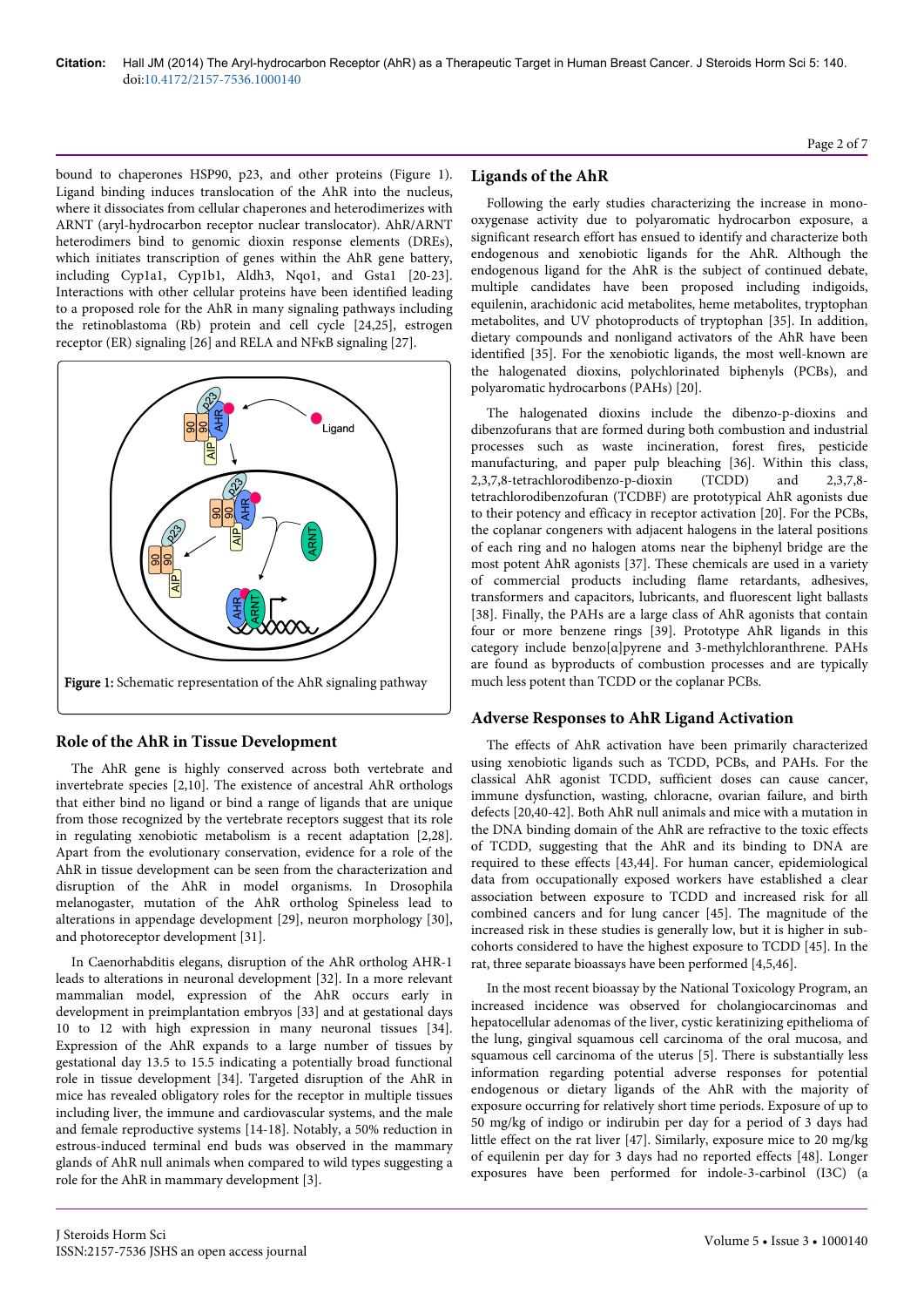component of cruciferous vegetables) and its metabolite diindolylmethane (DIM). In exposures lasting up to one year, there were no observable differences grossly or histologically between groups and no changes in blood chemistry except that male rats treated with high doses of I3C exhibited higher serum levels of 25 hydroxy-vitamin D3 [49].

#### **Protective Role of the AhR in Breast Cancer**

While historically AhR agonists have been viewed as tumor promoters, combined epidemiological, animal bioassay, and molecular data indicate that this is an oversimplification. Examination of a population exposed to TCDD following an industrial accident in Seveso, Italy in 1976 showed a positive correlation between TCDD exposure and sarcomas, cancers in the prostate, lung, bladder and digestive tract, those in hematopoietic and lymphatic tissues, and all cancers combined [50], supporting previous studies of occupational workers [45]. However, a significant decrease in breast and endometrial cancer was also evident in exposed individuals [50]. More recently, a report following a population exposed to dioxin emissions from a municipal waste incinerator noted a significant decrease in incidence of invasive breast cancer in women living in the highest exposed zone [51].

The reduction in breast cancer observed in the human studies is supported by two independent rodent experiments showing a significant decrease in spontaneous mammary tumor incidence following a two-year exposure [4,5]. In an initiation-promotion model, an absence of mammary tumors was observed in rats administered TCDD compared with a 36% incidence in control animals [52]. Similarly, exposure to TCDD at sub-toxic doses decreased 7,12 dimethylbenz[a]anthracene (DMBA)-induced mammary tumors by 72% and, in a subset of animals, the original tumors were no longer detectable [53]. In contrast, control animals displayed a 390% increase in tumor volume over the same time period. Finally, in animals harboring ER+ human breast cancer cell xenographs, TCDD was found to completely suppress hormone-stimulated tumor growth [54]. These results suggest that, similar to many nuclear receptor agonists, the underlying biological responses to AhR activation are context specific.

# **Cross-Talk between the AhR and Estrogen Receptor α (ERα) Signaling Pathways**

Cross-talk between the AhR and ERα signaling pathways occurs at multiple levels and is dependent on cellular context. In the promoters of many estrogen-inducible genes (e.g., pS2, cathepsin D, c-fos), binding sites for the AhR-ARNT complex (DREs) are adjacent to or overlap those of the ERα providing a means for the direct transcriptional inhibition of ERα [55-57]. The AhR-ARNT complex can also compete with ERα for coactivators, thereby dampening the transcriptional response [58]. On a post-translational level, liganded AhR can antagonize estrogen signaling by facilitating assembly of an ubiquitin ligase complex that promotes proteasomal degradation of ERα [59]. Finally, the AhR gene battery includes the cytochrome p450s Cyp1a1 and Cyp1b1 [20-23]. Upregulation of these enzymes results in an increase in estrogen metabolism and depletion of hormone levels [60,61].

The functional consequences of the antagonistic AhR-ER cross-talk are apparent in breast cancer cells. In growth assays, TCDD was shown to completely reverse the proliferative effects of estrogen in

human breast cancer cells [54,62]. These observations have been recapitulated in vivo. In a nude mice xenograft model, TCDD suppressed estrogen-dependent tumor growth [54] and in a rat mammary tumor model, co-treatment of an AhR ligand with the antiestrogen tamoxifen was shown to completely inhibit growth of carcinogen-induced mammary tumors [63].

#### **The Effects of AhR on Proliferation and the Cell Cycle**

Apart from antagonistic effects on ERα signaling, the AhR may also display protective effects against human breast cancer by regulation of key processes required for breast cancer cell growth, cell cycle control, and cell migration. A number of studies have investigated the role of the AhR in cancer cell proliferation. Paradoxically, the AhR appears to facilitate growth in the absence of ligand, while the agonist-activated receptor displays marked anti-proliferative effects in cancer cells. For example, transfection of breast cancer cells with AhR siRNA is growthinhibitory [64,65]. Similarly, AhR-deficient hepatoma cells (AhR-D) proliferate at a slower rate than wild-type cells (Hepa 1c1c7), and ectopic expression of the AhR in the AhR-D cells increases their growth to the rate of wild-type cells [66]. In contrast, a ligand-bound AhR inhibits cell growth in a wide array of breast cancer cell lines representing the major breast cancer subtypes, including both those positive and negative for ER, Progesterone Receptor (PR), and Human Epidermal Growth Factor 2 (HER2) [3,62,67-70].

It is now apparent that AhR-mediated suppression of cell growth involves G1 cell cycle arrest [25,71-74]. The cell cycle arrest coincides with association of the AhR with the hypophosphorylated and active form of Rb to form transcriptional repression complexes on several E2F-regulated genes required for S-phase progression [24,25]. In the absence of ligand, however, the AhR facilitates cell cycle progression by forming a complex with CDK4 and Cyclin D1 [74]. Thus, AhR agonists may function as a molecular switch in cancer cells, converting a basal AhR with growth-promoting activities into a potent antiproliferative factor.

## **Evidence for a Protective Role of the AhR in Breast Cancer Cell Metastasis**

In addition to cell growth and cell cycle regulation, the AhR has been shown to regulate genes involved in metastasis. Breast tumors most often metastasize to the lung and bone. These organs produce and secrete a chemokine, CXCL12, which attracts breast cancer cells expressing its receptor, CXCR4, on their cell surface [75]. In a recent study, TCDD was shown to down regulate both CXCR4 and CXCL12 in a breast cancer cell line and decrease cell migration towards a CXCL12 gradient [76]. While the consequences of CXCL12 suppression in these cells are unclear, the study demonstrated TCDD may be adequate in preventing breast cancer cells from migrating to areas with high CXCL12 expression [76].

There is emerging evidence that ligand activation of the AhR can inhibit multiple aspects of the metastatic process. In a panel of breast cancer cell lines that represent the 3 major breast cancer subtypes (ER and PR-positive, HER2-positive, and triple-receptor negative), it was found that agonist-activated AhR inhibited cell invasiveness and motility and prevented anchorage-independent growth [65]. Knockdown of the AhR with siRNAs demonstrated that the inhibition of invasiveness was receptor-dependent and endogenous receptor activity was protective in each cell type examined [65]. Likewise, AhR agonists were found to promote differentiation of breast cancer cells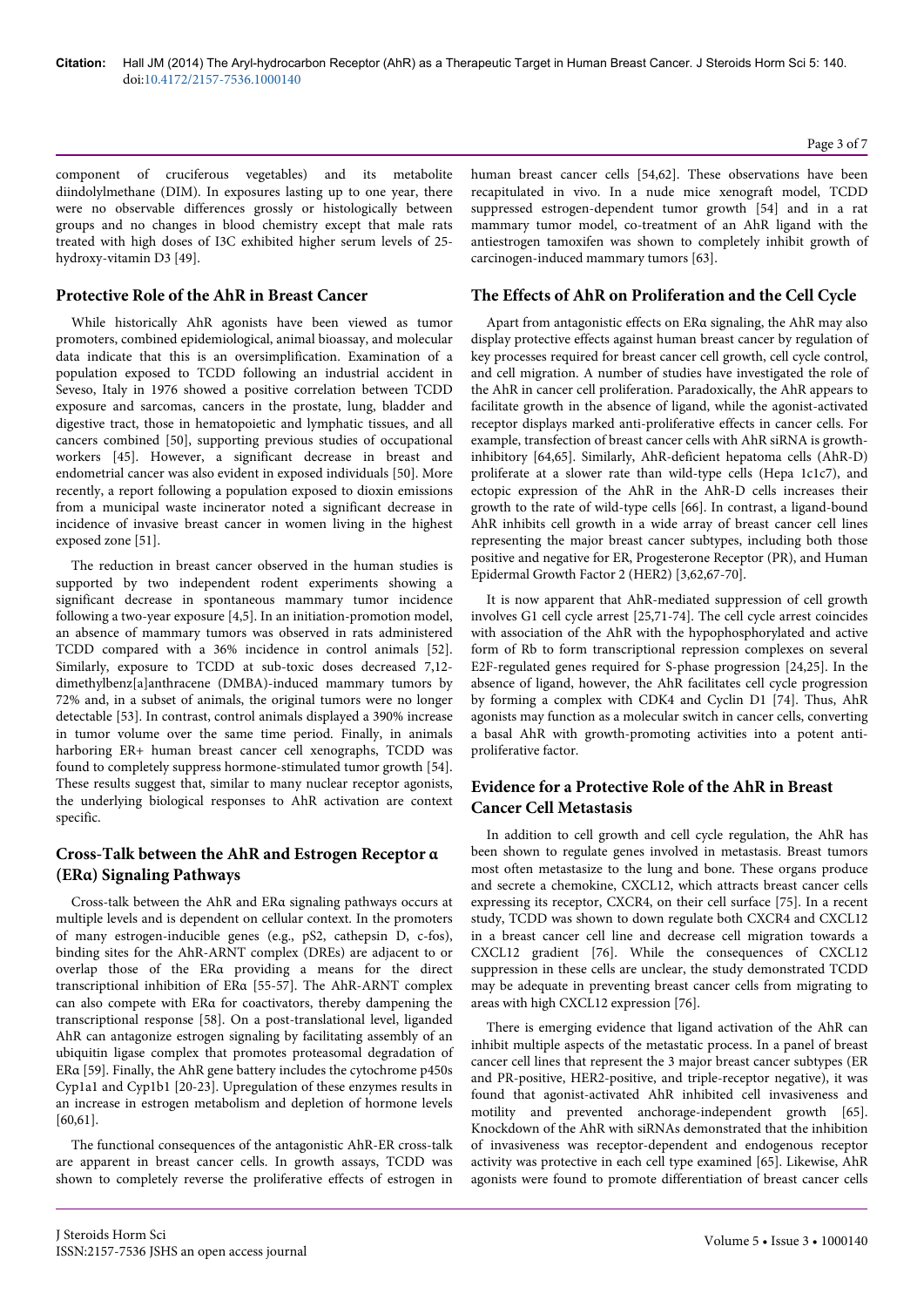and mammary cancer stem cells into cells that displayed the phenotypic markers of normal breast epithelial gland cells [65]. Thus, the AhR plays an important role in mammary epithelial differentiation and, as such, represents a promising therapeutic target for a range of phenotypically distinct human breast cancers.

# **The AhR as a Potential Therapeutic Target for Human Breast Cancers**

Analogous to the selective estrogen receptor modulator (SERM) concept, it has been proposed that selective AhR modulators (SAhRMs) exist that are capable of activating the specific signaling pathways involving the protective effects of the AhR in breast cancer while limiting activation of those pathways leading to the toxic effects [77]. Evidence for the feasibility of this concept is mounting. First, non-traditional AhR ligands have been identified that are capable of activating the receptor without association with the ligand binding pocket [35]. Second, similar to steroid hormone receptors [78], different ligands induce unique conformational changes in the AhR that facilitate interaction with different transcriptional cofactors [79]. On a functional level, the AhR agonists I3C, DIM and a series of DIM analogs were shown to effectively inhibit the growth of estrogendependent and independent breast cancer cells and tumors in a manner comparable to TCDD [67-70,72,80]. Structure-activity studies using the DIM analogs showed that specific methyl and dihalosubstitutions could further enhance the anticancer effects above those substantial effects seen for DIM alone [67,68,80]. AhR agonists can also be optimized for tissue-selective responses. The AhR agonist 6 methyl-1,3,8-trichlorodibenzofuran (6-MCDF) was found to synergize with tamoxifen to inhibit growth of mammary tumors in rodents while inhibiting the undesirable estrogenic effects of tamoxifen in the uterus and did not interfere with the bone-protective actions of tamoxifen in ovarectomized animals [63]. Importantly, effective doses of neither DIM nor 6-MCDF produced the adverse side effects observed with TCDD exposure [49,67,81,82].

# **The AhR as a Potential Therapeutic Target for ERnegative Human Breast Cancers**

As put forth above, breast cancers are inherently diverse with respect to hormone and growth factor receptor expression and are typically broken down into subtypes based on ER, PR, and HER2 status. The tumor subtype can impact the growth and aggressiveness of the disease as well as predict the response to different chemotherapeutics [83, 84]. Tumors lacking expression of all 3 receptors (triple-negative) are typically the most challenging to treat due to their aggressive natures and the absence of a pliable drug target.

Unlike the available ER-targeted and growth factor-targeted therapeutics for breast cancer, AhR modulators may also have utility in prevention and treatment of triple-negative tumors. In a recent study the SERM Raloxifene, used clinically in prevention of ERpositive breast cancers, was shown to prevent growth and promote regression of triple-negative breast tumors in mice [85]. A second study soon followed that implicated an AhR-dependent mechanism; raloxifene was shown to activate the AhR, and as a consequence, induce apoptosis of triple-negative breast cancer cells with no effects on normal mammary epithelial cells [86].

Other AhR ligands have recently been identified as promising therapeutics for ER-negative breast cancers. The synthetic flavonoid aminoflavone, an AhR agonist, is currently in Phase 2 clinical trials. Several recent studies that this agent induces DNA damage and displays anti-proliferative, cytotoxic, and apoptotic activities in multiple cancer cell types including triple-negative breast [87-90]. Finally, as mentioned earlier, the AhR agonists I3C, DIM and a series of DIM analogs were shown to effectively inhibit the growth and invasiveness of ER-negative breast cancer cells and tumors [65,70,72,80]. Thus, it appears that the AhR hold tremendous potential as a pliable drug target for treatment of estrogen-independent breast cancers.

#### **Summary and Significance**

The current statistics associated with breast cancer reflect both its importance in women's health and the progress we have made towards understanding and treating the disease. The fact that the incidence and mortality of breast cancer has not declined at the same rate as other major causes of death speaks to the unmet need for both new therapeutic targets and approaches. A series of mechanistically distinct therapeutics are currently in clinical use for breast cancer, including those targeting estrogen and growth factor signaling pathways. However, it has become clear that breast cancer is a heterogeneous disease. Each cancer has its own molecular and biochemical makeup and, consequently, there exists no single drug or drug class that will be sufficient to effectively eliminate the disease in all afflicted individuals. This realization has continued to fuel efforts aimed at further molecular characterization of the disease, and these efforts have led to identification of potential and promising new drug targets such as the AhR.

#### **References**

- 1. [ACS \(2009\) Breast cancer facts and figures.](http://www.cancer.org/research/cancerfactsstatistics/breast-cancer-facts-figures)
- 2. [Hahn ME \(2002\) Aryl hydrocarbon receptors: diversity and evolution.](http://www.ncbi.nlm.nih.gov/pubmed/12213389) [Chem Biol Interact 141: 131-160.](http://www.ncbi.nlm.nih.gov/pubmed/12213389)
- 3. [Hushka LJ, Williams JS, Greenlee WF \(1998\) Characterization of 2,3,7,8](http://www.ncbi.nlm.nih.gov/pubmed/9772216) [tetrachlorodibenzofuran-dependent suppression and AH receptor](http://www.ncbi.nlm.nih.gov/pubmed/9772216) [pathway gene expression in the developing mouse mammary gland.](http://www.ncbi.nlm.nih.gov/pubmed/9772216) [Toxicol Appl Pharmacol 152: 200-210.](http://www.ncbi.nlm.nih.gov/pubmed/9772216)
- 4. [Kociba RJ, Keyes DG, Beyer JE, Carreon RM, Wade CE, et al. \(1978\)](http://www.ncbi.nlm.nih.gov/pubmed/734660) [Results of a two-year chronic toxicity and oncogenicity study of 2,3,7,8](http://www.ncbi.nlm.nih.gov/pubmed/734660) [tetrachlorodibenzo-p-dioxin in rats. Toxicol Appl Pharmacol 46:](http://www.ncbi.nlm.nih.gov/pubmed/734660) [279-303.](http://www.ncbi.nlm.nih.gov/pubmed/734660)
- 5. [National Toxicology Program \(2006\) Toxicology and carcinogenesis](http://www.ncbi.nlm.nih.gov/pubmed/17342195) [studies of a mixture of 2,3,7,8-tetrachlorodibenzo-p-dioxin \(TCDD\) \(Cas](http://www.ncbi.nlm.nih.gov/pubmed/17342195) [No. 1746-01-6\), 2,3,4,7,8-pentachlorodibenzofuran \(PeCDF\) \(Cas No.](http://www.ncbi.nlm.nih.gov/pubmed/17342195) [57117-31-4\), and 3,3',4,4',5-pentachlorobiphenyl \(PCB 126\) \(Cas No.](http://www.ncbi.nlm.nih.gov/pubmed/17342195) [57465-28-8\) in female Harlan Sprague-Dawley rats \(gavage studies\). Natl](http://www.ncbi.nlm.nih.gov/pubmed/17342195) [Toxicol Program Tech Rep Ser 526:1-180.](http://www.ncbi.nlm.nih.gov/pubmed/17342195)
- 6. [Poland A, Clover E, Kende AS, DeCamp M, Giandomenico CM \(1976\)](http://www.ncbi.nlm.nih.gov/pubmed/136041) [3,4,3',4'-Tetrachloro azoxybenzene and azobenzene: potent inducers of](http://www.ncbi.nlm.nih.gov/pubmed/136041) [aryl hydrocarbon hydroxylase. Science 194: 627-630.](http://www.ncbi.nlm.nih.gov/pubmed/136041)
- 7. [Burbach KM, Poland A, Bradfield CA \(1992\) Cloning of the Ah-receptor](http://www.ncbi.nlm.nih.gov/pubmed/1325649) [cDNA reveals a distinctive ligand-activated transcription factor. Proc](http://www.ncbi.nlm.nih.gov/pubmed/1325649) [Natl Acad Sci U S A 89: 8185-8189.](http://www.ncbi.nlm.nih.gov/pubmed/1325649)
- 8. [Ema M, Sogawa K, Watanabe N, Chujoh Y, Matsushita N, et al. \(1992\)](http://www.ncbi.nlm.nih.gov/pubmed/1314586) [cDNA cloning and structure of mouse putative Ah receptor. Biochem](http://www.ncbi.nlm.nih.gov/pubmed/1314586) [Biophys Res Commun 184: 246-253.](http://www.ncbi.nlm.nih.gov/pubmed/1314586)
- 9. [Dolwick KM, Schmidt JV, Carver LA, Swanson HI, Bradfield CA \(1993\)](http://www.ncbi.nlm.nih.gov/pubmed/8246913) [Cloning and expression of a human Ah receptor cDNA. Mol Pharmacol](http://www.ncbi.nlm.nih.gov/pubmed/8246913) [44: 911-917.](http://www.ncbi.nlm.nih.gov/pubmed/8246913)
- 10. [Wang Y, Wang Q, Wu B, Li Y, Lu G \(2013\) Correlation between TCDD](http://www.ncbi.nlm.nih.gov/pubmed/23266373) [acute toxicity and aryl hydrocarbon receptor structure for different](http://www.ncbi.nlm.nih.gov/pubmed/23266373) [mammals. Ecotoxicol Environ Saf 89: 84-88.](http://www.ncbi.nlm.nih.gov/pubmed/23266373)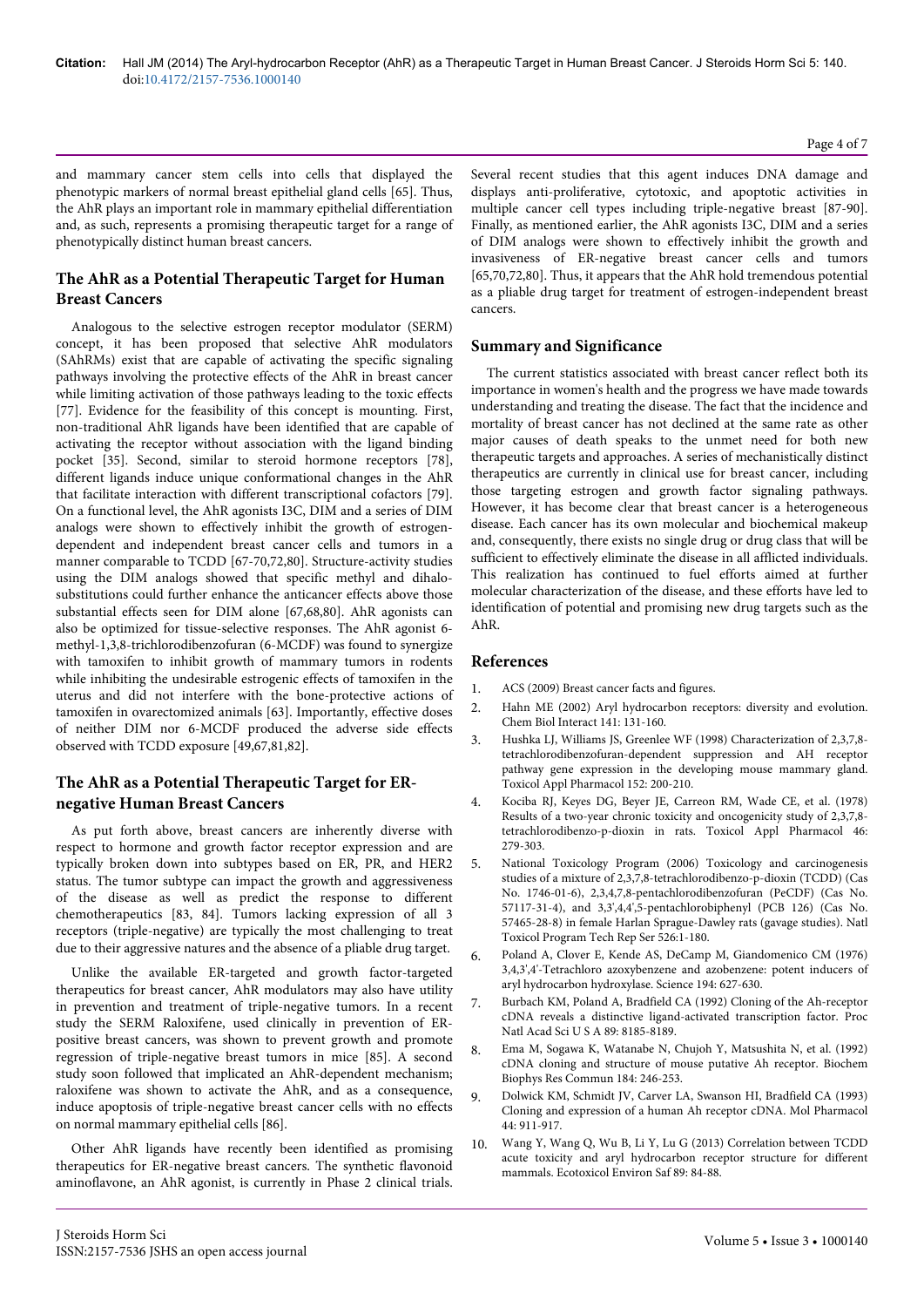- 11. [Qin H, Powell-Coffman JA \(2004\) The Caenorhabditis elegans aryl](http://www.ncbi.nlm.nih.gov/pubmed/15136141) [hydrocarbon receptor, AHR-1, regulates neuronal development. Dev Biol](http://www.ncbi.nlm.nih.gov/pubmed/15136141) [270: 64-75.](http://www.ncbi.nlm.nih.gov/pubmed/15136141)
- 12. [Kim MD, Jan LY, Jan YN \(2006\) The bHLH-PAS protein Spineless is](http://www.ncbi.nlm.nih.gov/pubmed/17015425) [necessary for the diversification of dendrite morphology of Drosophila](http://www.ncbi.nlm.nih.gov/pubmed/17015425) [dendritic arborization neurons. Genes Dev 20: 2806-2819.](http://www.ncbi.nlm.nih.gov/pubmed/17015425)
- 13. [Wernet MF, Mazzoni EO, Celik A, Duncan DM, Duncan I, et al. \(2006\)](http://www.ncbi.nlm.nih.gov/pubmed/16525464) [Stochastic spineless expression creates the retinal mosaic for colour](http://www.ncbi.nlm.nih.gov/pubmed/16525464) [vision. Nature 440: 174-180.](http://www.ncbi.nlm.nih.gov/pubmed/16525464)
- 14. [Fernandez-Salguero P, Pineau T, Hilbert DM, McPhail T, Lee SS, et al.](http://www.ncbi.nlm.nih.gov/pubmed/7732381) [\(1995\) Immune system impairment and hepatic fibrosis in mice lacking](http://www.ncbi.nlm.nih.gov/pubmed/7732381) [the dioxin-binding Ah receptor. Science 268: 722-726.](http://www.ncbi.nlm.nih.gov/pubmed/7732381)
- 15. [Baba T, Mimura J, Nakamura N, Harada N, Yamamoto M, et al. \(2005\)](http://www.ncbi.nlm.nih.gov/pubmed/16260617) [Intrinsic function of the aryl hydrocarbon \(dioxin\) receptor as a key](http://www.ncbi.nlm.nih.gov/pubmed/16260617) [factor in female reproduction. Mol Cell Biol 25: 10040-10051.](http://www.ncbi.nlm.nih.gov/pubmed/16260617)
- 16. [Baba T, Shima Y, Owaki A, Mimura J, Oshima M, et al. \(2008\)](http://www.ncbi.nlm.nih.gov/pubmed/18418030) [Disruption of aryl hydrocarbon receptor \(AhR\) induces regression of the](http://www.ncbi.nlm.nih.gov/pubmed/18418030) [seminal vesicle in aged male mice. Sex Dev 2: 1-11.](http://www.ncbi.nlm.nih.gov/pubmed/18418030)
- 17. [Lahvis GP, Lindell SL, Thomas RS, McCuskey RS, Murphy C, et al.](http://www.ncbi.nlm.nih.gov/pubmed/10973493) [\(2000\) Portosystemic shunting and persistent fetal vascular structures in](http://www.ncbi.nlm.nih.gov/pubmed/10973493) [aryl hydrocarbon receptor-deficient mice. Proc Natl Acad Sci U S A 97:](http://www.ncbi.nlm.nih.gov/pubmed/10973493) [10442-10447.](http://www.ncbi.nlm.nih.gov/pubmed/10973493)
- 18. [Hushka LJ, Williams JS, Greenlee WF \(1998\) Characterization of 2,3,7,8](http://www.ncbi.nlm.nih.gov/pubmed/9772216) [tetrachlorodibenzofuran-dependent suppression and AH receptor](http://www.ncbi.nlm.nih.gov/pubmed/9772216) [pathway gene expression in the developing mouse mammary gland.](http://www.ncbi.nlm.nih.gov/pubmed/9772216) [Toxicol Appl Pharmacol 152: 200-210.](http://www.ncbi.nlm.nih.gov/pubmed/9772216)
- 19. [Gu YZ, Hogenesch JB, Bradfield CA \(2000\) The PAS superfamily:](http://www.ncbi.nlm.nih.gov/pubmed/10836146) [sensors of environmental and developmental signals. Annu Rev](http://www.ncbi.nlm.nih.gov/pubmed/10836146) [Pharmacol Toxicol 40: 519-561.](http://www.ncbi.nlm.nih.gov/pubmed/10836146)
- 20. [Poland A, Knutson JC \(1982\) 2,3,7,8-tetrachlorodibenzo-p-dioxin and](http://www.ncbi.nlm.nih.gov/pubmed/6282188) [related halogenated aromatic hydrocarbons: examination of the](http://www.ncbi.nlm.nih.gov/pubmed/6282188) [mechanism of toxicity. Annu Rev Pharmacol Toxicol 22: 517-554.](http://www.ncbi.nlm.nih.gov/pubmed/6282188)
- 21. [Paulson KE, Darnell JE Jr, Rushmore T, Pickett CB \(1990\) Analysis of the](http://www.ncbi.nlm.nih.gov/pubmed/2325638) [upstream elements of the xenobiotic compound-inducible and](http://www.ncbi.nlm.nih.gov/pubmed/2325638) [positionally regulated glutathione S-transferase Ya gene. Mol Cell Biol 10:](http://www.ncbi.nlm.nih.gov/pubmed/2325638) [1841-1852.](http://www.ncbi.nlm.nih.gov/pubmed/2325638)
- 22. [Favreau LV, Pickett CB \(1991\) Transcriptional regulation of the rat](http://www.ncbi.nlm.nih.gov/pubmed/1900296) [NAD\(P\)H:quinone reductase gene. Identification of regulatory elements](http://www.ncbi.nlm.nih.gov/pubmed/1900296) [controlling basal level expression and inducible expression by planar](http://www.ncbi.nlm.nih.gov/pubmed/1900296) [aromatic compounds and phenolic antioxidants. J Biol Chem 266:](http://www.ncbi.nlm.nih.gov/pubmed/1900296) [4556-4561.](http://www.ncbi.nlm.nih.gov/pubmed/1900296)
- 23. [Asman DC, Takimoto K, Pitot HC, Dunn TJ, Lindahl R \(1993\)](http://www.ncbi.nlm.nih.gov/pubmed/8509394) [Organization and characterization of the rat class 3 aldehyde](http://www.ncbi.nlm.nih.gov/pubmed/8509394) [dehydrogenase gene. J Biol Chem 268: 12530-12536.](http://www.ncbi.nlm.nih.gov/pubmed/8509394)
- 24. [Elferink CJ \(2003\) Aryl hydrocarbon receptor-mediated cell cycle](http://www.ncbi.nlm.nih.gov/pubmed/14593720) [control. Prog Cell Cycle Res 5: 261-267.](http://www.ncbi.nlm.nih.gov/pubmed/14593720)
- 25. [Marlowe JL, Knudsen ES, Schwemberger S, Puga A \(2004\) The aryl](http://www.ncbi.nlm.nih.gov/pubmed/15123621) [hydrocarbon receptor displaces p300 from E2F-dependent promoters](http://www.ncbi.nlm.nih.gov/pubmed/15123621) [and represses S phase-specific gene expression. J Biol Chem 279:](http://www.ncbi.nlm.nih.gov/pubmed/15123621) [29013-29022.](http://www.ncbi.nlm.nih.gov/pubmed/15123621)
- 26. [Ohtake F, Takeyama K, Matsumoto T, Kitagawa H, Yamamoto Y, et al.](http://www.ncbi.nlm.nih.gov/pubmed/12774124) [\(2003\) Modulation of oestrogen receptor signalling by association with](http://www.ncbi.nlm.nih.gov/pubmed/12774124) [the activated dioxin receptor. Nature 423: 545-550.](http://www.ncbi.nlm.nih.gov/pubmed/12774124)
- 27. [Kim DW, Gazourian L, Quadri SA, Romieu-Mourez R, Sherr DH, et al.](http://www.ncbi.nlm.nih.gov/pubmed/11114727) [\(2000\) The RelA NF-kappaB subunit and the aryl hydrocarbon receptor](http://www.ncbi.nlm.nih.gov/pubmed/11114727) [\(AhR\) cooperate to transactivate the c-myc promoter in mammary cells.](http://www.ncbi.nlm.nih.gov/pubmed/11114727) [Oncogene 19: 5498-5506.](http://www.ncbi.nlm.nih.gov/pubmed/11114727)
- 28. [McMillan BJ, Bradfield CA \(2007\) The aryl hydrocarbon receptor sans](http://www.ncbi.nlm.nih.gov/pubmed/17535977) [xenobiotics: endogenous function in genetic model systems. Mol](http://www.ncbi.nlm.nih.gov/pubmed/17535977) [Pharmacol 72: 487-498.](http://www.ncbi.nlm.nih.gov/pubmed/17535977)
- 29. [Duncan DM, Burgess EA, Duncan I \(1998\) Control of distal antennal](http://www.ncbi.nlm.nih.gov/pubmed/9573046) [identity and tarsal development in Drosophila by spineless-aristapedia, a](http://www.ncbi.nlm.nih.gov/pubmed/9573046) [homolog of the mammalian dioxin receptor. Genes Dev 12: 1290-1303.](http://www.ncbi.nlm.nih.gov/pubmed/9573046)
- 30. [Kim MD, Jan LY, Jan YN \(2006\) The bHLH-PAS protein Spineless is](http://www.ncbi.nlm.nih.gov/pubmed/17015425) [necessary for the diversification of dendrite morphology of Drosophila](http://www.ncbi.nlm.nih.gov/pubmed/17015425) [dendritic arborization neurons. Genes Dev 20: 2806-2819.](http://www.ncbi.nlm.nih.gov/pubmed/17015425)
- 31. [Wernet MF, Mazzoni EO, Celik A, Duncan DM, Duncan I, et al. \(2006\)](http://www.ncbi.nlm.nih.gov/pubmed/16525464) [Stochastic spineless expression creates the retinal mosaic for colour](http://www.ncbi.nlm.nih.gov/pubmed/16525464) [vision. Nature 440: 174-180.](http://www.ncbi.nlm.nih.gov/pubmed/16525464)
- 32. [Qin H, Powell-Coffman JA \(2004\) The Caenorhabditis elegans aryl](http://www.ncbi.nlm.nih.gov/pubmed/15136141) [hydrocarbon receptor, AHR-1, regulates neuronal development. Dev Biol](http://www.ncbi.nlm.nih.gov/pubmed/15136141) [270: 64-75.](http://www.ncbi.nlm.nih.gov/pubmed/15136141)
- 33. [Peters JM, Wiley LM \(1995\) Evidence that murine preimplantation](http://www.ncbi.nlm.nih.gov/pubmed/7570597) [embryos express aryl hydrocarbon receptor. Toxicol Appl Pharmacol](http://www.ncbi.nlm.nih.gov/pubmed/7570597) [134: 214-221.](http://www.ncbi.nlm.nih.gov/pubmed/7570597)
- 34. [Abbott BD, Birnbaum LS, Perdew GH \(1995\) Developmental expression](http://www.ncbi.nlm.nih.gov/pubmed/8589437) [of two members of a new class of transcription factors: I. Expression of](http://www.ncbi.nlm.nih.gov/pubmed/8589437) [aryl hydrocarbon receptor in the C57BL/6N mouse embryo. Dev Dyn](http://www.ncbi.nlm.nih.gov/pubmed/8589437) [204: 133-143.](http://www.ncbi.nlm.nih.gov/pubmed/8589437)
- 35. [Nguyen LP, Bradfield CA \(2008\) The search for endogenous activators of](http://www.ncbi.nlm.nih.gov/pubmed/18076143) [the aryl hydrocarbon receptor. Chem Res Toxicol 21: 102-116.](http://www.ncbi.nlm.nih.gov/pubmed/18076143)
- 36. [Shibamoto T, Yasuhara A, Katami T \(2007\) Dioxin formation from waste](http://www.ncbi.nlm.nih.gov/pubmed/17432330) [incineration. Rev Environ Contam Toxicol 190: 1-41.](http://www.ncbi.nlm.nih.gov/pubmed/17432330)
- 37. [Poland A, Glover E \(1977\) Chlorinated biphenyl induction of aryl](http://www.ncbi.nlm.nih.gov/pubmed/408602) [hydrocarbon hydroxylase activity: a study of the structure-activity](http://www.ncbi.nlm.nih.gov/pubmed/408602) [relationship. Mol Pharmacol 13: 924-938.](http://www.ncbi.nlm.nih.gov/pubmed/408602)
- 38. [Lucena RA, Allam MF, Jiménez SS, Villarejo ML \(2007\) A review of](http://www.ncbi.nlm.nih.gov/pubmed/18690963) [environmental exposure to persistent organochlorine residuals during](http://www.ncbi.nlm.nih.gov/pubmed/18690963) [the last fifty years. Curr Drug Saf 2: 163-172.](http://www.ncbi.nlm.nih.gov/pubmed/18690963)
- 39. [Barron MG, Heintz R, Rice SD \(2004\) Relative potency of PAHs and](http://www.ncbi.nlm.nih.gov/pubmed/15178019) [heterocycles as aryl hydrocarbon receptor agonists in fish. Mar Environ](http://www.ncbi.nlm.nih.gov/pubmed/15178019) [Res 58: 95-100.](http://www.ncbi.nlm.nih.gov/pubmed/15178019)
- 40. [Pohjanvirta R, Tuomisto J \(1994\) Short-term toxicity of 2,3,7,8](http://www.ncbi.nlm.nih.gov/pubmed/7899475) [tetrachlorodibenzo-p-dioxin in laboratory animals: effects, mechanisms,](http://www.ncbi.nlm.nih.gov/pubmed/7899475) [and animal models. Pharmacol Rev 46: 483-549.](http://www.ncbi.nlm.nih.gov/pubmed/7899475)
- 41. [Schmidt JV, Bradfield CA \(1996\) Ah receptor signaling pathways. Annu](http://www.ncbi.nlm.nih.gov/pubmed/8970722) [Rev Cell Dev Biol 12: 55-89.](http://www.ncbi.nlm.nih.gov/pubmed/8970722)
- 42. [Matikainen T, Perez GI, Jurisicova A, Pru JK, Schlezinger JJ, et al. \(2001\)](http://www.ncbi.nlm.nih.gov/pubmed/11455387) [Aromatic hydrocarbon receptor-driven Bax gene expression is required](http://www.ncbi.nlm.nih.gov/pubmed/11455387) [for premature ovarian failure caused by biohazardous environmental](http://www.ncbi.nlm.nih.gov/pubmed/11455387) [chemicals. Nat Genet 28: 355-360.](http://www.ncbi.nlm.nih.gov/pubmed/11455387)
- 43. [Peters JM1, Narotsky MG, Elizondo G, Fernandez-Salguero PM,](http://www.ncbi.nlm.nih.gov/pubmed/10048156) [Gonzalez FJ, et al. \(1999\) Amelioration of TCDD-induced teratogenesis](http://www.ncbi.nlm.nih.gov/pubmed/10048156) [in aryl hydrocarbon receptor \(AhR\)-null mice. Toxicol Sci 47: 86-92.](http://www.ncbi.nlm.nih.gov/pubmed/10048156)
- 44. [Bunger MK, Glover E, Moran SM, Walisser JA, Lahvis GP, et al. \(2008\)](http://www.ncbi.nlm.nih.gov/pubmed/18660548) [Abnormal Liver Development and Resistance to 2,3,7,8-](http://www.ncbi.nlm.nih.gov/pubmed/18660548) [Tetrachlorodibenzo-p-dioxin Toxicity in Mice Carrying a Mutation in](http://www.ncbi.nlm.nih.gov/pubmed/18660548) [the DNA Binding Domain of the Aryl Hydrocarbon Receptor. Toxicol](http://www.ncbi.nlm.nih.gov/pubmed/18660548) [Sci 106: 83-92.](http://www.ncbi.nlm.nih.gov/pubmed/18660548)
- 45. [\[No authors listed\] \(1997\) IARC Working Group on the Evaluation of](http://www.ncbi.nlm.nih.gov/pubmed/9379504) [Carcinogenic Risks to Humans: Polychlorinated Dibenzo-Para-Dioxins](http://www.ncbi.nlm.nih.gov/pubmed/9379504) [and Polychlorinated Dibenzofurans. Lyon, France, 4-11 February 1997.](http://www.ncbi.nlm.nih.gov/pubmed/9379504) [IARC Monogr Eval Carcinog Risks Hum 69: 1-631.](http://www.ncbi.nlm.nih.gov/pubmed/9379504)
- 46. [National Toxicology Program \(1982\) Carcinogenesis Bioassay of 2,3,7,8-](http://www.ncbi.nlm.nih.gov/pubmed/12778226) [Tetrachlorodibenzo-p-dioxin \(CAS No. 1746-01-6\) in Osborne-Mendel](http://www.ncbi.nlm.nih.gov/pubmed/12778226) [Rats and B6C3F1 Mice \(Gavage Study\). Natl Toxicol Program Tech Rep](http://www.ncbi.nlm.nih.gov/pubmed/12778226) [Ser 209: 1-195.](http://www.ncbi.nlm.nih.gov/pubmed/12778226)
- 47. [Peter Guengerich F, Martin MV, McCormick WA, Nguyen LP, Glover E,](http://www.ncbi.nlm.nih.gov/pubmed/15001395) [et al. \(2004\) Aryl hydrocarbon receptor response to indigoids in vitro and](http://www.ncbi.nlm.nih.gov/pubmed/15001395) [in vivo. Arch Biochem Biophys 423: 309-316.](http://www.ncbi.nlm.nih.gov/pubmed/15001395)
- 48. [Jinno A, Maruyama Y, Ishizuka M, Kazusaka A, Nakamura A, et al.](http://www.ncbi.nlm.nih.gov/pubmed/16191477) [\(2006\) Induction of cytochrome P450-1A by the equine estrogen](http://www.ncbi.nlm.nih.gov/pubmed/16191477) [equilenin, a new endogenous aryl hydrocarbon receptor ligand. J Steroid](http://www.ncbi.nlm.nih.gov/pubmed/16191477) [Biochem Mol Biol 98: 48-55.](http://www.ncbi.nlm.nih.gov/pubmed/16191477)
- [Leibelt DA, Hedstrom OR, Fischer KA, Pereira CB, Williams DE \(2003\)](http://www.ncbi.nlm.nih.gov/pubmed/12730619) [Evaluation of chronic dietary exposure to indole-3-carbinol and](http://www.ncbi.nlm.nih.gov/pubmed/12730619) [absorption-enhanced 3,3'-diindolylmethane in sprague-dawley rats.](http://www.ncbi.nlm.nih.gov/pubmed/12730619) [Toxicol Sci 74: 10-21.](http://www.ncbi.nlm.nih.gov/pubmed/12730619)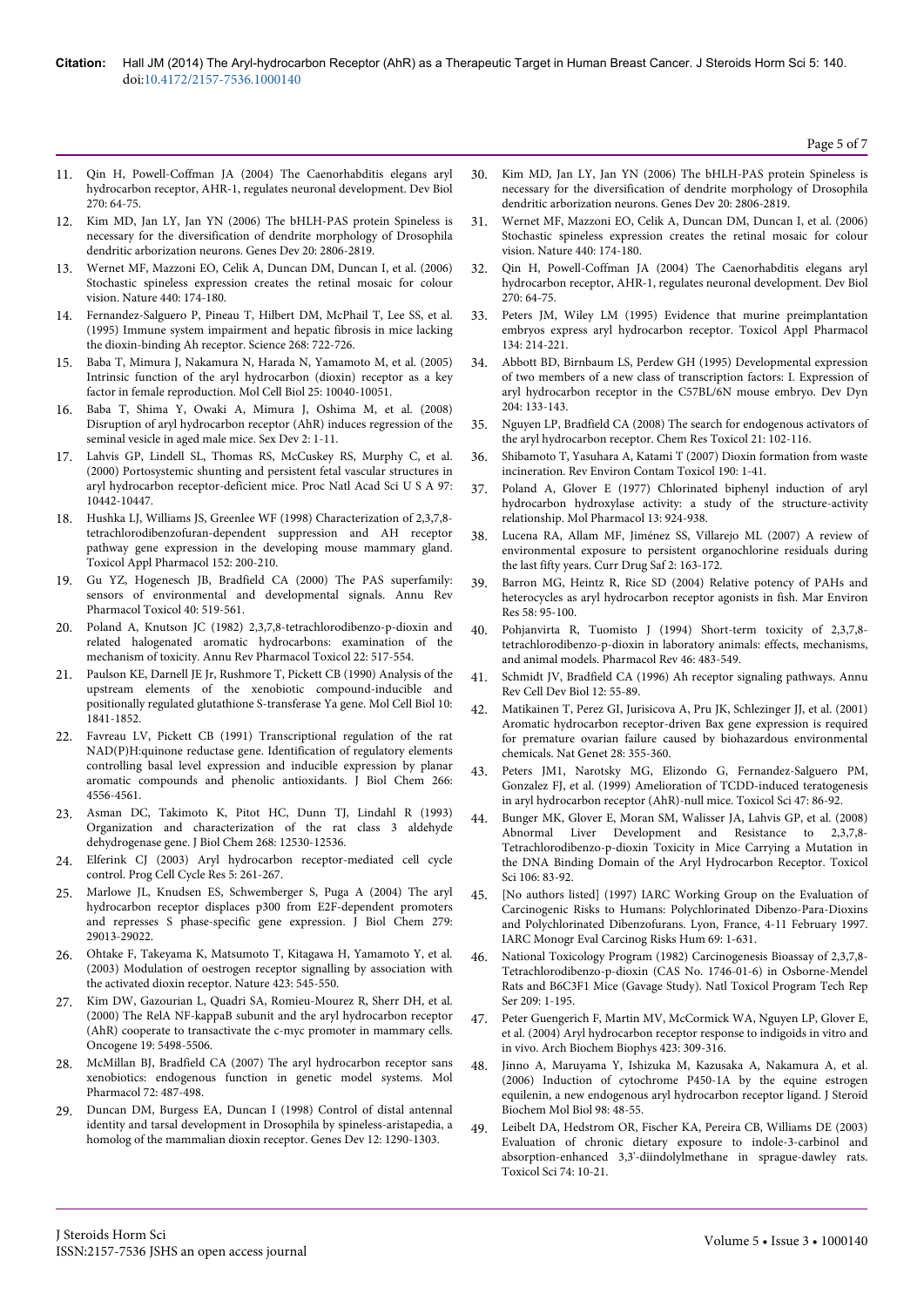- 50. [Bertazzi PA, Zocchetti C, Guercilena S, Consonni D, Tironi A, et al.](http://www.ncbi.nlm.nih.gov/pubmed/9345664) [\(1997\) Dioxin exposure and cancer risk: a 15-year mortality study after](http://www.ncbi.nlm.nih.gov/pubmed/9345664) [the "Seveso accident". Epidemiology 8: 646-652.](http://www.ncbi.nlm.nih.gov/pubmed/9345664)
- 51. [Viel JF, Clément MC, Hägi M, Grandjean S, Challier B, et al. \(2008\)](http://www.ncbi.nlm.nih.gov/pubmed/18226215) [Dioxin emissions from a municipal solid waste incinerator and risk of](http://www.ncbi.nlm.nih.gov/pubmed/18226215) [invasive breast cancer: a population-based case-control study with GIS](http://www.ncbi.nlm.nih.gov/pubmed/18226215)[derived exposure. Int J Health Geogr 7: 4.](http://www.ncbi.nlm.nih.gov/pubmed/18226215)
- 52. [Tritscher AM, Clark GC, Sewall C, Sills RC, Maronpot R, et al. \(1995\)](http://www.ncbi.nlm.nih.gov/pubmed/7586202) [Persistence of TCDD-induced hepatic cell proliferation and growth of](http://www.ncbi.nlm.nih.gov/pubmed/7586202) [enzyme altered foci after chronic exposure followed by cessation of](http://www.ncbi.nlm.nih.gov/pubmed/7586202) [treatment in DEN initiated female rats. Carcinogenesis 16: 2807-2811.](http://www.ncbi.nlm.nih.gov/pubmed/7586202)
- 53. [Holcomb M, Safe S \(1994\) Inhibition of 7,12-dimethylbenzanthracene](http://www.ncbi.nlm.nih.gov/pubmed/8033067)[induced rat mammary tumor growth by 2,3,7,8-tetrachlorodibenzo-p](http://www.ncbi.nlm.nih.gov/pubmed/8033067)[dioxin. Cancer Lett 82: 43-47.](http://www.ncbi.nlm.nih.gov/pubmed/8033067)
- 54. [Gierthy JF, Bennett JA, Bradley LM, Cutler DS \(1993\) Correlation of in](http://www.ncbi.nlm.nih.gov/pubmed/8319224) [vitro and in vivo growth suppression of MCF-7 human breast cancer by](http://www.ncbi.nlm.nih.gov/pubmed/8319224) [2,3,7,8-tetrachlorodibenzo-p-dioxin. Cancer Res 53: 3149-3153.](http://www.ncbi.nlm.nih.gov/pubmed/8319224)
- 55. [Wang F, Hoivik D, Pollenz R, Safe S \(1998\) Functional and physical](http://www.ncbi.nlm.nih.gov/pubmed/9611253) [interactions between the estrogen receptor Sp1 and nuclear aryl](http://www.ncbi.nlm.nih.gov/pubmed/9611253) [hydrocarbon receptor complexes. Nucleic Acids Res 26: 3044-3052.](http://www.ncbi.nlm.nih.gov/pubmed/9611253)
- 56. [Duan R, Porter W, Samudio I, Vyhlidal C, Kladde M, et al. \(1999\)](http://www.ncbi.nlm.nih.gov/pubmed/10478842) [Transcriptional activation of c-fos protooncogene by 17beta-estradiol:](http://www.ncbi.nlm.nih.gov/pubmed/10478842) [mechanism of aryl hydrocarbon receptor-mediated inhibition. Mol](http://www.ncbi.nlm.nih.gov/pubmed/10478842) [Endocrinol 13: 1511-1521.](http://www.ncbi.nlm.nih.gov/pubmed/10478842)
- 57. [Klinge CM, Bowers JL, Kulakosky PC, Kamboj KK, Swanson HI \(1999\)](http://www.ncbi.nlm.nih.gov/pubmed/10619402) [The aryl hydrocarbon receptor \(AHR\)/AHR nuclear translocator](http://www.ncbi.nlm.nih.gov/pubmed/10619402) [\(ARNT\) heterodimer interacts with naturally occurring estrogen](http://www.ncbi.nlm.nih.gov/pubmed/10619402) [response elements. Mol Cell Endocrinol 157: 105-119.](http://www.ncbi.nlm.nih.gov/pubmed/10619402)
- 58. [Ricci MS, Toscano DG, Mattingly CJ, Toscano WA Jr \(1999\) Estrogen](http://www.ncbi.nlm.nih.gov/pubmed/9920887) [receptor reduces CYP1A1 induction in cultured human endometrial](http://www.ncbi.nlm.nih.gov/pubmed/9920887) [cells. J Biol Chem 274: 3430-3438.](http://www.ncbi.nlm.nih.gov/pubmed/9920887)
- 59. [Ohtake F, Baba A, Takada I, Okada M, Iwasaki K, et al. \(2007\) Dioxin](http://www.ncbi.nlm.nih.gov/pubmed/17392787) [receptor is a ligand-dependent E3 ubiquitin ligase. Nature 446: 562-566.](http://www.ncbi.nlm.nih.gov/pubmed/17392787)
- 60. [Spink DC, Eugster HP, Lincoln DW 2nd, Schuetz JD, Schuetz EG, et al.](http://www.ncbi.nlm.nih.gov/pubmed/1536570) [\(1992\) 17 beta-estradiol hydroxylation catalyzed by human cytochrome](http://www.ncbi.nlm.nih.gov/pubmed/1536570) [P450 1A1: a comparison of the activities induced by 2,3,7,8](http://www.ncbi.nlm.nih.gov/pubmed/1536570) [tetrachlorodibenzo-p-dioxin in MCF-7 cells with those from](http://www.ncbi.nlm.nih.gov/pubmed/1536570) [heterologous expression of the cDNA. Arch Biochem Biophys 293:](http://www.ncbi.nlm.nih.gov/pubmed/1536570) [342-348.](http://www.ncbi.nlm.nih.gov/pubmed/1536570)
- 61. [Spink DC, Johnson JA, Connor SP, Aldous KM, Gierthy JF \(1994\)](http://www.ncbi.nlm.nih.gov/pubmed/8145285) [Stimulation of 17 beta-estradiol metabolism in MCF-7 cells by](http://www.ncbi.nlm.nih.gov/pubmed/8145285) [bromochloro- and chloromethyl-substituted dibenzo-p-dioxins and](http://www.ncbi.nlm.nih.gov/pubmed/8145285) [dibenzofurans: correlations with antiestrogenic activity. J Toxicol](http://www.ncbi.nlm.nih.gov/pubmed/8145285) [Environ Health 41: 451-466.](http://www.ncbi.nlm.nih.gov/pubmed/8145285)
- 62. [Oenga GN, Spink DC, Carpenter DO \(2004\) TCDD and PCBs inhibit](http://www.ncbi.nlm.nih.gov/pubmed/15465647) [breast cancer cell proliferation in vitro. Toxicol In Vitro 18: 811-819.](http://www.ncbi.nlm.nih.gov/pubmed/15465647)
- 63. [McDougal A, Wormke M, Calvin J, Safe S \(2001\) Tamoxifen-induced](http://www.ncbi.nlm.nih.gov/pubmed/11358803) [antitumorigenic/antiestrogenic action synergized by a selective aryl](http://www.ncbi.nlm.nih.gov/pubmed/11358803) [hydrocarbon receptor modulator. Cancer Res 61: 3902-3907.](http://www.ncbi.nlm.nih.gov/pubmed/11358803)
- 64. [Abdelrahim M, Smith R 3rd, Safe S \(2003\) Aryl hydrocarbon receptor](http://www.ncbi.nlm.nih.gov/pubmed/12761348) [gene silencing with small inhibitory RNA differentially modulates Ah](http://www.ncbi.nlm.nih.gov/pubmed/12761348)[responsiveness in MCF-7 and HepG2 cancer cells. Mol Pharmacol 63:](http://www.ncbi.nlm.nih.gov/pubmed/12761348) [1373-1381.](http://www.ncbi.nlm.nih.gov/pubmed/12761348)
- 65. [Hall JM, Barhoover MA, Kazmin D, McDonnell DP, Greenlee WF, et al.](http://www.ncbi.nlm.nih.gov/pubmed/20032195) [\(2010\) Activation of the aryl-hydrocarbon receptor inhibits invasive and](http://www.ncbi.nlm.nih.gov/pubmed/20032195) [metastatic features of human breast cancer cells and promotes breast](http://www.ncbi.nlm.nih.gov/pubmed/20032195) [cancer cell differentiation. Mol Endocrinol 24: 359-369.](http://www.ncbi.nlm.nih.gov/pubmed/20032195)
- 66. [Ma Q, Whitlock JP Jr \(1996\) The aromatic hydrocarbon receptor](http://www.ncbi.nlm.nih.gov/pubmed/8628281) [modulates the Hepa 1c1c7 cell cycle and differentiated state](http://www.ncbi.nlm.nih.gov/pubmed/8628281) [independently of dioxin. Mol Cell Biol 16: 2144-2150.](http://www.ncbi.nlm.nih.gov/pubmed/8628281)
- 67. [Chen I, McDougal A, Wang F, Safe S \(1998\) Aryl hydrocarbon receptor](http://www.ncbi.nlm.nih.gov/pubmed/9771935)antitumorigenic activity of [diindolylmethane. Carcinogenesis 19: 1631-1639.](http://www.ncbi.nlm.nih.gov/pubmed/9771935)
- 68. [McDougal A, Sethi Gupta M, Ramamoorthy K, Sun G, Safe SH \(2000\)](http://www.cancerletters.info/article/S0304-3835(99)00406-1/abstract) [Inhibition of carcinogen-induced rat mammary tumor growth and other](http://www.cancerletters.info/article/S0304-3835(99)00406-1/abstract)

[estrogen-dependent responses by symmetrical dihalo-substituted analogs](http://www.cancerletters.info/article/S0304-3835(99)00406-1/abstract) [of diindolylmethane. Cancer Lett 151: 169-179.](http://www.cancerletters.info/article/S0304-3835(99)00406-1/abstract)

- 69. [Meng Q, Yuan F, Goldberg ID, Rosen EM, Auborn K, et al. \(2000\)](http://www.ncbi.nlm.nih.gov/pubmed/11110848) [Indole-3-carbinol is a negative regulator of estrogen receptor-alpha](http://www.ncbi.nlm.nih.gov/pubmed/11110848) [signaling in human tumor cells. J Nutr 130: 2927-2931.](http://www.ncbi.nlm.nih.gov/pubmed/11110848)
- 70. [Hong C, Firestone GL, Bjeldanes LF \(2002\) Bcl-2 family-mediated](http://www.ncbi.nlm.nih.gov/pubmed/11931841) [apoptotic effects of 3,3'-diindolylmethane \(DIM\) in human breast cancer](http://www.ncbi.nlm.nih.gov/pubmed/11931841) [cells. Biochem Pharmacol 63: 1085-1097.](http://www.ncbi.nlm.nih.gov/pubmed/11931841)
- 71. [Greenlee WE, Hushka LJ, Hushka DR \(2001\) Molecular basis of dioxin](http://www.ncbi.nlm.nih.gov/pubmed/11215685) [actions: evidence supporting chemoprotection. Toxicol Pathol 29: 6-7.](http://www.ncbi.nlm.nih.gov/pubmed/11215685)
- 72. [Hong C, Kim HA, Firestone GL, Bjeldanes LF \(2002\) 3,3'-](http://www.ncbi.nlm.nih.gov/pubmed/12151347) [Diindolylmethane \(DIM\) induces a G\(1\) cell cycle arrest in human breast](http://www.ncbi.nlm.nih.gov/pubmed/12151347) [cancer cells that is accompanied by Sp1-mediated activation of](http://www.ncbi.nlm.nih.gov/pubmed/12151347) [p21\(WAF1/CIP1\) expression. Carcinogenesis 23: 1297-1305.](http://www.ncbi.nlm.nih.gov/pubmed/12151347)
- 73. [Trapani V, Patel V, Leong CO, Ciolino HP, Yeh GC, et al. \(2003\) DNA](http://www.ncbi.nlm.nih.gov/pubmed/12592376) [damage and cell cycle arrest induced by 2-\(4-amino-3-methylphenyl\)-5](http://www.ncbi.nlm.nih.gov/pubmed/12592376) [fluorobenzothiazole \(5F 203, NSC 703786\) is attenuated in aryl](http://www.ncbi.nlm.nih.gov/pubmed/12592376) [hydrocarbon receptor deficient MCF-7 cells. Br J Cancer 88: 599-605.](http://www.ncbi.nlm.nih.gov/pubmed/12592376)
- 74. [Barhoover MA, Hall JM, Greenlee WF, Thomas RS \(2010\) Aryl](http://www.ncbi.nlm.nih.gov/pubmed/19917880) [hydrocarbon receptor regulates cell cycle progression in human breast](http://www.ncbi.nlm.nih.gov/pubmed/19917880) [cancer cells via a functional interaction with cyclin-dependent kinase 4.](http://www.ncbi.nlm.nih.gov/pubmed/19917880) [Mol Pharmacol 77: 195-201.](http://www.ncbi.nlm.nih.gov/pubmed/19917880)
- 75. [Müller A, Homey B, Soto H, Ge N, Catron D, et al. \(2001\) Involvement of](http://www.ncbi.nlm.nih.gov/pubmed/11242036) [chemokine receptors in breast cancer metastasis. Nature 410: 50-56.](http://www.ncbi.nlm.nih.gov/pubmed/11242036)
- 76. [Hsu EL, Yoon D, Choi HH, Wang F, Taylor RT, et al. \(2007\) A proposed](http://www.ncbi.nlm.nih.gov/pubmed/17517823) [mechanism for the protective effect of dioxin against breast cancer.](http://www.ncbi.nlm.nih.gov/pubmed/17517823) [Toxicol Sci 98: 436-444.](http://www.ncbi.nlm.nih.gov/pubmed/17517823)
- 77. [Safe S, Qin C, McDougal A \(1999\) Development of selective aryl](http://www.ncbi.nlm.nih.gov/pubmed/15992156) [hydrocarbon receptor modulators for treatment of breast cancer. Expert](http://www.ncbi.nlm.nih.gov/pubmed/15992156) [Opin Investig Drugs 8: 1385-1396.](http://www.ncbi.nlm.nih.gov/pubmed/15992156)
- 78. [Hall JM, McDonnell DP \(2005\) Coregulators in nuclear estrogen receptor](http://www.ncbi.nlm.nih.gov/pubmed/16394250) [action: from concept to therapeutic targeting. Mol Interv 5: 343-357.](http://www.ncbi.nlm.nih.gov/pubmed/16394250)
- 79. [Hestermann EV, Brown M \(2003\) Agonist and chemopreventative](http://www.ncbi.nlm.nih.gov/pubmed/14560034) [ligands induce differential transcriptional cofactor recruitment by aryl](http://www.ncbi.nlm.nih.gov/pubmed/14560034) [hydrocarbon receptor. Mol Cell Biol 23: 7920-7925.](http://www.ncbi.nlm.nih.gov/pubmed/14560034)
- 80. [McDougal A, Gupta MS, Morrow D, Ramamoorthy K, Lee JE, Safe SH](http://www.ncbi.nlm.nih.gov/pubmed/11437101) [\(2001\) Methyl-substituted diindolylmethanes as inhibitors of estrogen](http://www.ncbi.nlm.nih.gov/pubmed/11437101)[induced growth of T47D cells and mammary tumors in rats. Breast](http://www.ncbi.nlm.nih.gov/pubmed/11437101) [Cancer Res Treat 66: 147-157.](http://www.ncbi.nlm.nih.gov/pubmed/11437101)
- 81. [McDougal A, Wilson C, Safe S \(1997\) Inhibition of 7,12](http://www.ncbi.nlm.nih.gov/pubmed/9570386) [dimethylbenz\[a\]anthracene-induced rat mammary tumor growth by aryl](http://www.ncbi.nlm.nih.gov/pubmed/9570386) [hydrocarbon receptor agonists. Cancer Lett 120: 53-63.](http://www.ncbi.nlm.nih.gov/pubmed/9570386)
- 82. [Bradlow HL \(2008\) Review. Indole-3-carbinol as a chemoprotective](http://www.ncbi.nlm.nih.gov/pubmed/18712169) [agent in breast and prostate cancer. In Vivo 22: 441-445.](http://www.ncbi.nlm.nih.gov/pubmed/18712169)
- 83. [De Laurentiis M, Arpino G, Massarelli E, Ruggiero A, Carlomagno C, et](http://www.ncbi.nlm.nih.gov/pubmed/16000569) [al. \(2005\) A meta-analysis on the interaction between HER-2 expression](http://www.ncbi.nlm.nih.gov/pubmed/16000569) [and response to endocrine treatment in advanced breast cancer. Clin](http://www.ncbi.nlm.nih.gov/pubmed/16000569) [Cancer Res 11: 4741-4748.](http://www.ncbi.nlm.nih.gov/pubmed/16000569)
- [Dawood S, Cristofanilli M \(2007\) Endocrine resistance in breast cancer:](http://www.ncbi.nlm.nih.gov/pubmed/17693644) [what really matters? Ann Oncol 18: 1289-1291.](http://www.ncbi.nlm.nih.gov/pubmed/17693644)
- 85. [Taurin S, Allen KM, Scandlyn MJ, Rosengren RJ \(2013\) Raloxifene](http://www.ncbi.nlm.nih.gov/pubmed/23842642) [reduces triple-negative breast cancer tumor growth and decreases EGFR](http://www.ncbi.nlm.nih.gov/pubmed/23842642) [expression. Int J Oncol 43: 785-792.](http://www.ncbi.nlm.nih.gov/pubmed/23842642)
- 86. [O'Donnell EF, Koch DC1, Bisson WH2, Jang HS1, Kolluri SK3 \(2014\)](http://www.ncbi.nlm.nih.gov/pubmed/24481452) [The aryl hydrocarbon receptor mediates raloxifene-induced apoptosis in](http://www.ncbi.nlm.nih.gov/pubmed/24481452) [estrogen receptor-negative hepatoma and breast cancer cells. Cell Death](http://www.ncbi.nlm.nih.gov/pubmed/24481452) [Dis 5: e1038.](http://www.ncbi.nlm.nih.gov/pubmed/24481452)
- 87. [Meng LH, Kohlhagen G, Liao ZY, Antony S, Sausville E, et al. \(2005\)](http://www.ncbi.nlm.nih.gov/pubmed/15958581) [DNA-protein cross-links and replication-dependent histone H2AX](http://www.ncbi.nlm.nih.gov/pubmed/15958581) [phosphorylation induced by aminoflavone \(NSC 686288\), a novel](http://www.ncbi.nlm.nih.gov/pubmed/15958581) [anticancer agent active against human breast cancer cells. Cancer Res 65:](http://www.ncbi.nlm.nih.gov/pubmed/15958581) [5337-5343.](http://www.ncbi.nlm.nih.gov/pubmed/15958581)
- 88. [McLean L1, Soto U, Agama K, Francis J, Jimenez R, et al. \(2008\)](http://www.ncbi.nlm.nih.gov/pubmed/18059023) [Aminoflavone induces oxidative DNA damage and reactive oxidative](http://www.ncbi.nlm.nih.gov/pubmed/18059023)